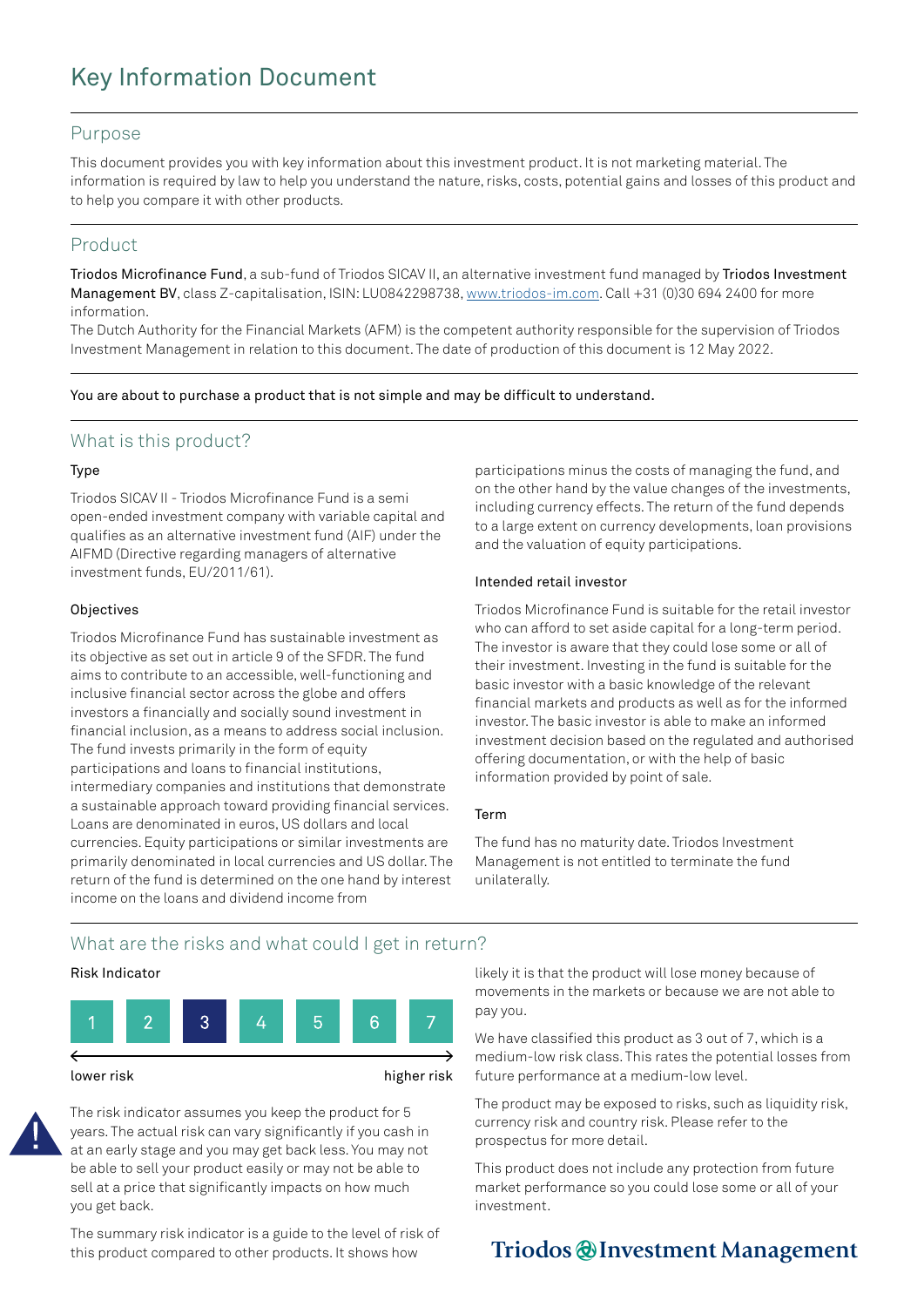### Performance Scenarios

Single Investment Paid

| Scenarios             |                                     | 1 year   | 3 years  | 5 years         |
|-----------------------|-------------------------------------|----------|----------|-----------------|
|                       |                                     |          |          | (Recommended    |
|                       |                                     |          |          | holding period) |
| Stress scenario       | What you might get back after costs | €9,717   | €9,531   | €9,403          |
|                       | Average return each year            | $-2.8%$  | $-1.6%$  | $-1.2\%$        |
| Unfavourable scenario | What you might get back after costs | €9,842   | € 10,026 | € 10,310        |
|                       | Average return each year            | $-1.6%$  | 0.1%     | 0.6%            |
| Moderate scenario     | What you might get back after costs | € 10,274 | € 10,776 | € 11,303        |
|                       | Average return each year            | 2.7%     | 2.5%     | 2.5%            |
| Favourable scenario   | What you might get back after costs | € 10,615 | € 11,463 | € 12,266        |
|                       | Average return each year            | 6.2%     | 4.7%     | $4.2\%$         |
|                       |                                     |          |          |                 |

This table shows the money you could get back over the next 5 years, under different scenarios, assuming that you invest EUR 10,000.

The scenarios shown illustrate how your investment could perform. You can compare them with the scenarios of other products.

The scenarios presented are an estimate of future performance based on evidence from the past on how the value of this investment varies, and are not an exact indicator. What you get will vary depending on how the

market performs and how long you keep the investment/ product.

The stress scenario shows what you might get back in extreme market circumstances, and it does not take into account the situation where we are not able to pay you.

The figures shown include all the costs of the product itself, but may not include all the costs that you pay to your advisor or distributor. The figures do not take into account your personal tax situation, which may also affect how much you get back.

### What happens if Triodos Investment Management is unable to pay out?

As required by law and for your protection, the fund's assets are held with a separate company, a depositary, so the fund's ability to pay out would not be affected by the insolvency of Triodos Investment Management. If the fund is terminated or wound up, the assets will be liquidated and

you will receive an appropriate share of any proceeds, but you may lose part or all of your investment. Your loss would not be covered by any investor compensation or guarantee scheme.

### What are the costs?

The Reduction in Yield (RIY) shows what impact the total costs you pay will have on the investment return you might get. The total costs take into account one-off, ongoing and incidental costs.

The amounts shown here are the cumulative costs of the product itself, for three different holding periods. They include potential early exit penalties. The figures assume you invest EUR 10,000. The figures are estimates and may change in the future.

#### Cost over time

The person selling you or advising you about this product may charge you other costs. If so, this person will provide you with information about these costs, and show you the impact that all costs will have on your investment over time.

### Investment (€ 10,000)

| Scenarios                       | If you cash in<br>after 1 year | If you cash in<br>after 3 years | If you cash in<br>after 5 years |
|---------------------------------|--------------------------------|---------------------------------|---------------------------------|
| Total costs                     | € 213                          | € 684                           | € 1.224                         |
| Impact on return (RIY) per year | 2.07%                          | 2.12%                           | 2.17%                           |